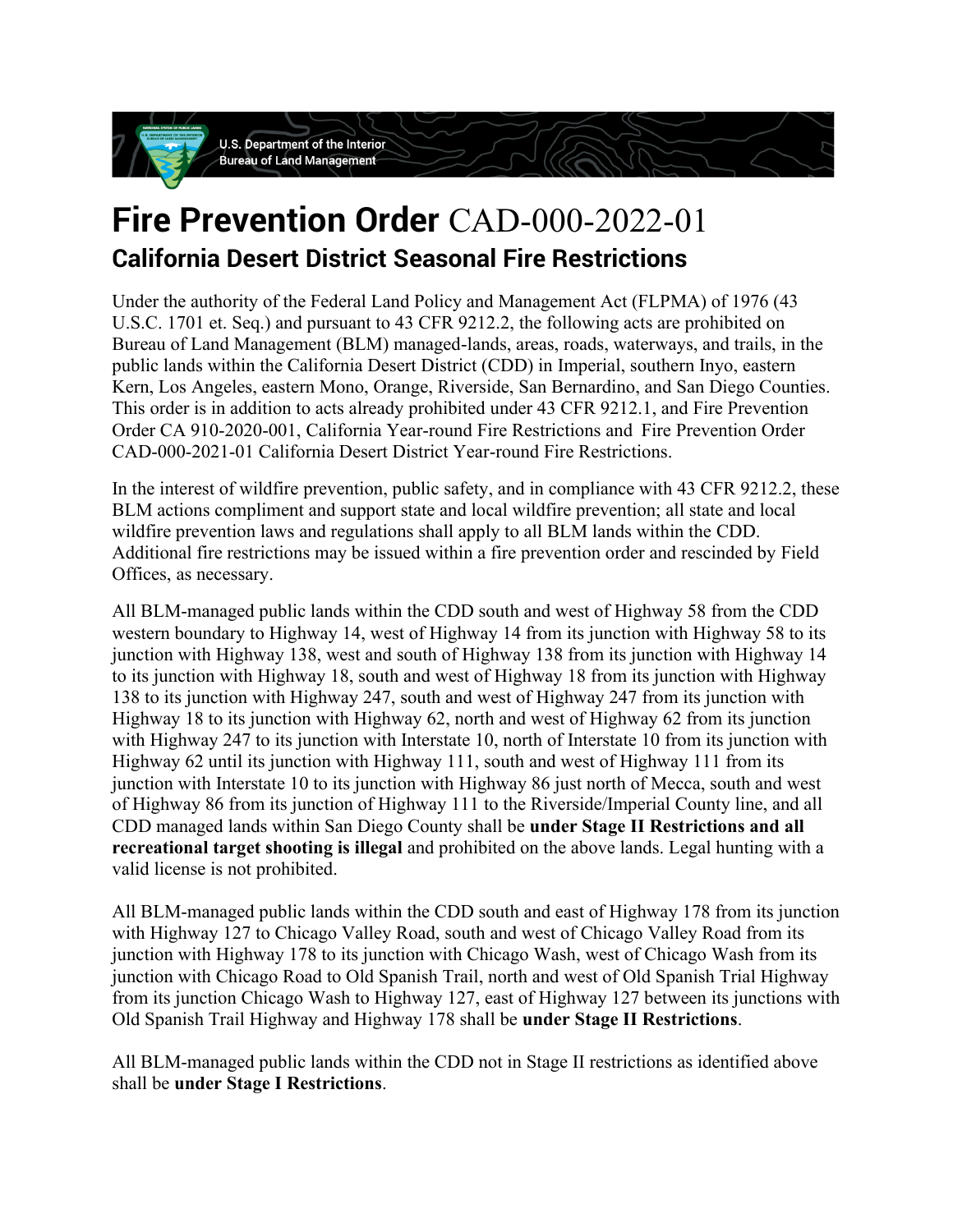Exhibit A is the map of the Fire Restriction areas.

#### **Stage I Restriction:**

- Setting, building, maintaining, attending, or using open fire of any kind is prohibited, except campfires within approved fire pits and grills provided for in developed recreation sites, or campfires within the Imperial County Special Recreation Management Areas, or campfires within the Dumont Dunes Special Recreation Management Area with a valid California Campfire Permit. Controlled flame devices such as portable stoves and lanterns with *shut-off* valves, using gas, jellied petroleum, or pressurized liquid fuel are allowed and require a valid California Campfire Permit, and
- Smoking, except within an enclosed vehicle or camp trailer or while stopped or standing in a three-foot diameter area barren or cleared of all flammable materials and away from federal facility doors, windows, and air ducts.

# **Stage II Restriction:**

- Setting, building, maintaining, attending, or using open fire of any kind is prohibited. Controlled flame devices such as portable stoves and lanterns with *shut-off* valves, using gas, jellied petroleum, or pressurized liquid fuel are allowed with a valid California Campfire Permit, and
- Smoking, except within an enclosed vehicle or camp trailer unless prohibited by State or local laws.

### **Duration of this Order**

This order begins on May 2, 2022, at 00:01 A.M. and ends on October 28, 2022, at 23:59 P.M. unless terminated sooner.

#### **Exemptions:**

Pursuant to **Title 43, CFR §9212.2,** the following persons are exempt from this order:

- a. Persons with a valid permit from BLM or contract with the BLM that specifically authorizes the otherwise prohibited act.
- b. Any Federal, State, or local officer, or member of an organized rescue or fire fighting force in the performance of an official duty.

# **Penalties for Violating this Order:**

Anyone who is found guilty of violating a fire prevention order, which may be classified as a Class A Misdemeanor Offense under 43 USC 1733(a) FLPMA, 18 USC 3559, and 18 USC 3571 Sentence of Fine - Sentencing Reform Act, Oct. 12, 1984, that does not result in death, may be fined not more than \$100,000 and/or imprisonment for not more than 12 months, or in accordance with the applicable provisions of 18 USC 3571. Restitution for total fire suppression and damage costs incurred may be borne by the trespasser.